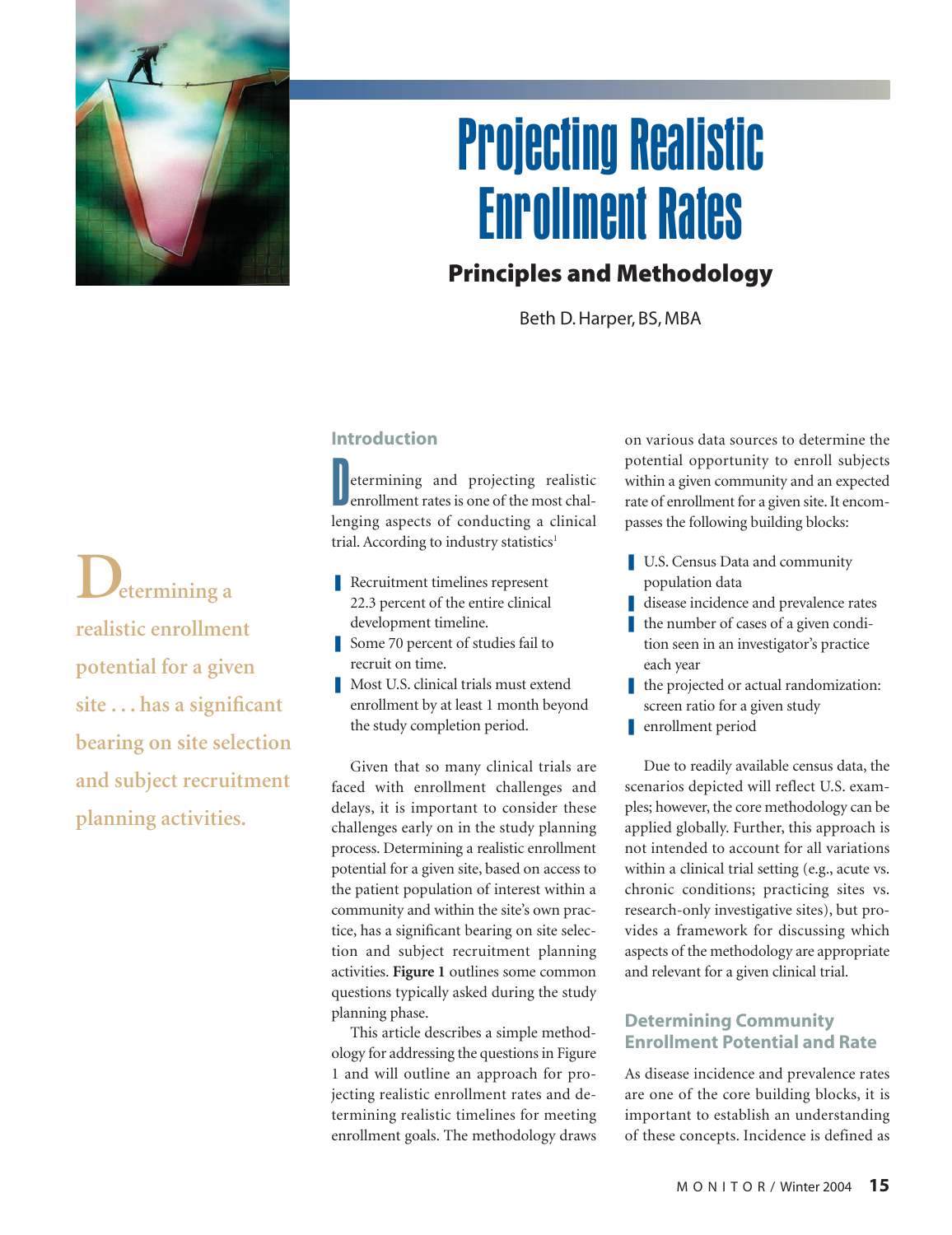#### **Figure 1. Enrollment Planning Checklist**

- 1. How many potential suitable, willing, and able candidates are available within the investigator's community per month?
- 2. Assuming that there are no other competing studies in the community, can the investigator meet the enrollment goal by drawing upon candidates within the community should his within-practice recruitment efforts fall short?
- 3. Realistically, how many subjects is the investigator expected to enroll per month? Total during the X month enrollment period?
- 4. Realistically, will the investigator be able to meet his enrollment commitment without additional recruitment support?
- 5. If no additional recruitment support is provided, how long will it take the investigator to reach the enrollment target?

the rate at which new cases occur in a population during a specified period (e.g., 49/100,000/year, or 49 cases per 100,000 individuals per year). Incidence is sometimes confused with prevalence, which refers to the proportion of a population that currently has the disease or condition (e.g., 3% of the population). Both incidence and prevalence are different measures of a disease's occurrence. There are challenges and problems associated with capturing and reporting disease frequency statistics that are discussed frequently by experts in the field of epidemiology.

As the intent of this article is to describe a simple methodology to help determine a more realistic enrollment projection, this article adopts the convention used by www.wrongdiagnosis. com. This Web site is one of many excellent resources that provide disease incidence and prevalence data.<sup>2</sup> This Web site attempts to manipulate prevalence and incidence data via rates of incidence/ prevalence calculations to report more relevant data on the number of people affected with a given condition or the odds of developing a given condition in a 1 in 1,000 format. Hence, the prevalence rate data reported by www.wrong diagnosis.com serves as a useful benchmark for our calculations. These data will be combined with community population data derived from the U.S. Census (http://www.census.gov/main/www/cen 2000.html).

Before projecting the enrollment rate for a given *site*, it is first necessary to project the prevalence rate of a disease within a given *community* (the community of patients from which one can draw to fulfill the enrollment goal). This is calculated as follows:

#### [prevalence rate]  $\times$  [community population]

The case study of a fictitious investigator, Dr. Will Recruit, an endocrinologist based in Dallas, Texas, illustrates this calculation. Dr. Recruit is being considered for participation in a study of Type II diabetes. The prevalence rate and population data for Dallas are as follows:

| <b>Condition</b>        | <b>Prevalence rate</b>   |
|-------------------------|--------------------------|
| <b>Type II diabetes</b> | $0.06(1 \text{ in } 17)$ |
|                         |                          |
| <b>City</b>             | <b>Population</b>        |

Therefore, the prevalence of Type II diabetes in Dallas, Texas, would be

#### $0.06 \times 1,188,580 = 71,315$

To determine the calculated *potential* number of clinical trial candidates per community per year, the community prevalence is multiplied by the overall expected or known randomization: screen ratio for a specific clinical trial. For this case study, it is assumed that the randomization:screen ratio, based on past experience, is approximately 0.33 (1 patient randomized for every 3 patients screened). This is calculated as

> [community prevalence]  $\times$ [randomization:screen ratio]  $71,315 \times 0.33 = 23,533$

Based on this calculation, it appears that there is a reasonable population of patients with Type II diabetes in Dallas to draw upon for recruiting patients into this study. To determine the *potential rate of enrollment*, the potential number of candidates is divided by the enrollment period (months). For our case study, we'll assume the enrollment period is 9 months, therefore

#### 23,533 potential patients/9 months = 2,615 patients/month

However, this doesn't take into consideration the likelihood that a given potential candidate will actually agree and consent to participate in the study. Conservative industry figures estimate that only 6 to 12 percent of potential candidates actually participate in clinical trials.3 Thus, if it is estimated that only 10 percent of the potential subjects approached in a given month will actually agree to participate, this leaves us with a more realistic enrollment projection of

2,615 patients/month  $\times$  0.10  $= 261$  suitable and willing subjects/month

Sponsors typically perform this calculation during their site selection process to determine if a site is located in an area where the potential for identifying suitable candidates for the study is reasonable. Such an exercise also helps sites determine what the potential for recruiting suitable subjects is within their community. Should it be determined that a site cannot meet the enrollment goals through traditional within-practice recruiting methods, then knowing the potential population within the community helps to outline the possible pool of candidates that can be reached through external recruitment efforts (such as outreach programs, physician referrals, advertising).

### **Determining Site Enrollment Potential and Rate**

To determine the expected enrollment rate for a given site, the same princi-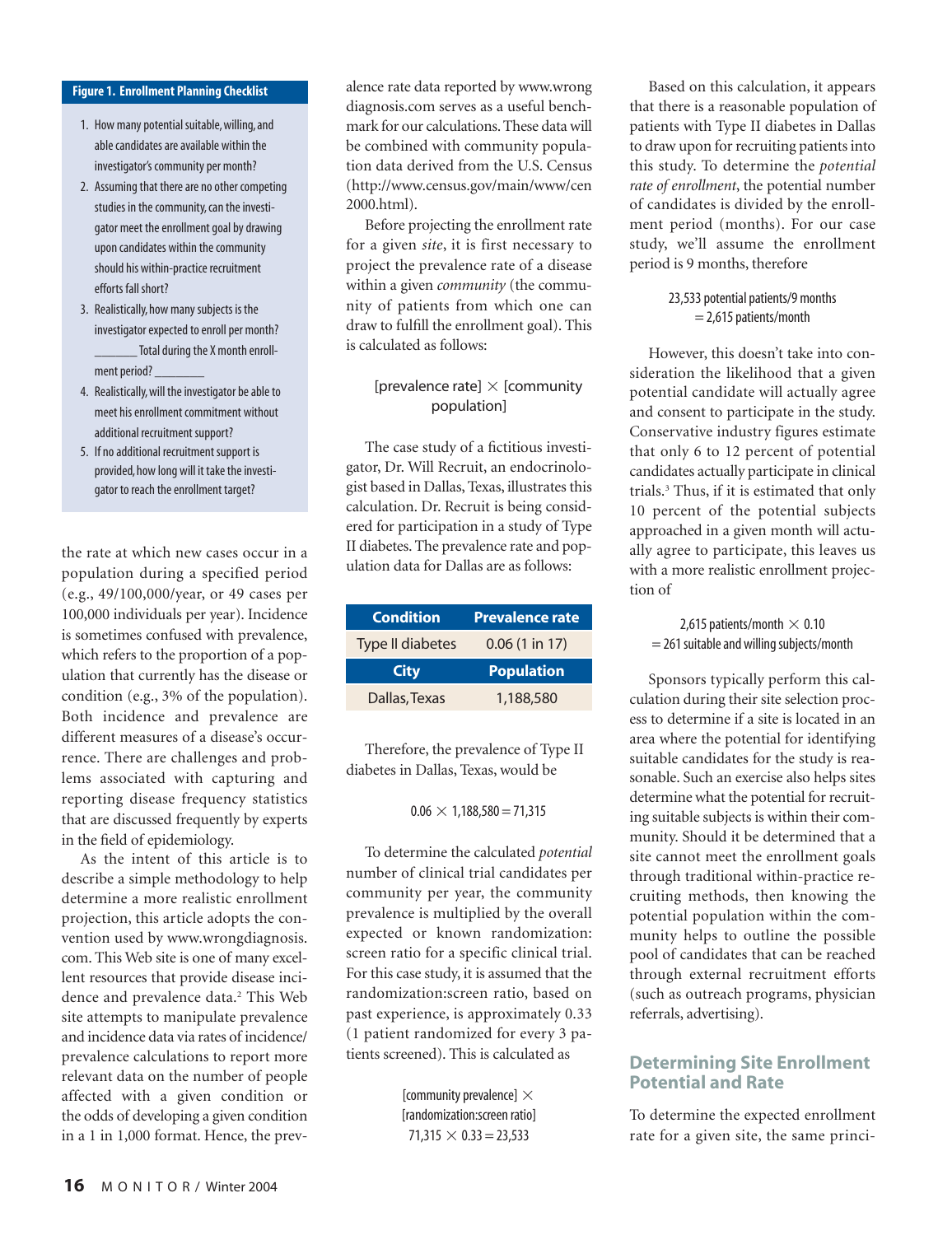| <b>Table 1. Calculations Summary</b>      |          |                                    |     |                                               |  |
|-------------------------------------------|----------|------------------------------------|-----|-----------------------------------------------|--|
| Disease Prevalence Rate                   | $\times$ | City (community) Population        | $=$ | Prevalence per City (community)               |  |
| 0.06                                      | $\times$ | 1,188,580                          | $=$ | 71,315                                        |  |
| Prevalence per City (community)           | $\times$ | <b>Randomization: Screen Ratio</b> | $=$ | <b>Potential Candidates per Community</b>     |  |
| 71,315                                    | $\times$ | .33                                | $=$ | 23,533                                        |  |
| <b>Potential Candidates per Community</b> | ÷        | <b>Enrollment Period (months)</b>  | $=$ | <b>Potential Candidates/Month</b>             |  |
| 23,533                                    | $\div$   | 9 months                           | $=$ | 2,615 patients/month                          |  |
| Number of Potential Subjects/Month        | $\times$ | Percentage Likely to Consent       | $=$ | Number of Suitable and Willing Subjects/Month |  |
| 2,615                                     | $\times$ | .10                                | $=$ | 261                                           |  |

ples are applied, using the sites' subject population as a starting point. For example, assume Dr. Recruit's practice includes some 1,200 type II diabetics. The potential site-specific pool of candidates would be calculated as follows:

[site population]  $\times$  [randomization:screen ratio]  $1,200 \times 0.33 = 396$ 

The projected enrollment rate for Type II diabetic patients for this site would be

#### 396 potential subjects/9 months = 44 subjects/month

If Dr. Recruit's commitment is to enroll 30 subjects, it appears, based on the above calculations, that it is realistic for the site to meet the enrollment goal, given the access to the appropriate patient population and the expected randomization:screen ratio.

If the likely percentage of subjects who would be willing and able to participate (10%) is factored in, then a truer estimate of the enrollment potential can be projected as

[site potential candidates/month]  $\times$  [conservative consent proportion]  $44 \times 0.10 = 4$  subjects/site/month,

that are likely to be suitable candidates and willing to participate in the trial

This calculation presents a different picture regarding the site's ability to meet the enrollment goal, but it still suggests that the potential to meet the enrollment goal of 30 subjects within 9 months is feasible.

| Table 2. Summary of Calculations Used in the Case Study for Dr. Recruit |          |                                                                                                                          |     |                                                                                                |  |  |
|-------------------------------------------------------------------------|----------|--------------------------------------------------------------------------------------------------------------------------|-----|------------------------------------------------------------------------------------------------|--|--|
| <b>Site Population</b>                                                  | $\times$ | <b>Randomization:Pre-screen Ratio</b>                                                                                    | $=$ | <b>Potential Candidates</b>                                                                    |  |  |
| 1200                                                                    | $\times$ | 0.33                                                                                                                     | $=$ | 396                                                                                            |  |  |
| <b>Potential Candidates</b>                                             | ÷        | <b>Enrollment Period (overall)</b>                                                                                       | $=$ | Number of Potential Subjects/Month                                                             |  |  |
| 396                                                                     | $\div$   | 9.0                                                                                                                      | $=$ | 44                                                                                             |  |  |
| Number of Potential Patients/Month                                      | $\times$ | Percentage Likely to Consent                                                                                             | $=$ | Number of Suitable and Willing Subjects/Month                                                  |  |  |
| 44                                                                      | $\times$ | .10                                                                                                                      | $=$ | $\overline{4}$                                                                                 |  |  |
| Number of Suitable and Willing Subjects                                 | $\times$ | <b>Enrollment Period (remaining)</b>                                                                                     | $=$ | Number of Suitable and Willing Subjects likely to<br>enroll during remaining enrollment period |  |  |
| $\overline{4}$                                                          | $\times$ | 2.0                                                                                                                      | $=$ | 8                                                                                              |  |  |
| <b>Enrollment Goal</b>                                                  |          | <b>Number of Current Randomized Subjects</b>                                                                             | $=$ | Number of Subjects Needed to meet goal                                                         |  |  |
| 30                                                                      |          | 10                                                                                                                       | $=$ | 20                                                                                             |  |  |
| Number of Subjects Needed to meet goal                                  |          | Number of Suitable and Willing Subjects likely to enroll during<br>remaining enrollment period from physician's own pool | $=$ | <b>Number of Additional Subjects Needed</b>                                                    |  |  |
| 20                                                                      |          | 8                                                                                                                        | $=$ | 12                                                                                             |  |  |
| <b>Number of Additional Subjects Needed</b>                             | ÷        | Number of Suitable and Willing Subjects/Month<br>(from own practice)                                                     | $=$ | Additional Months Needed to Meet Goal                                                          |  |  |
| 12                                                                      | ÷        | $\overline{4}$                                                                                                           | $=$ | 3.0                                                                                            |  |  |